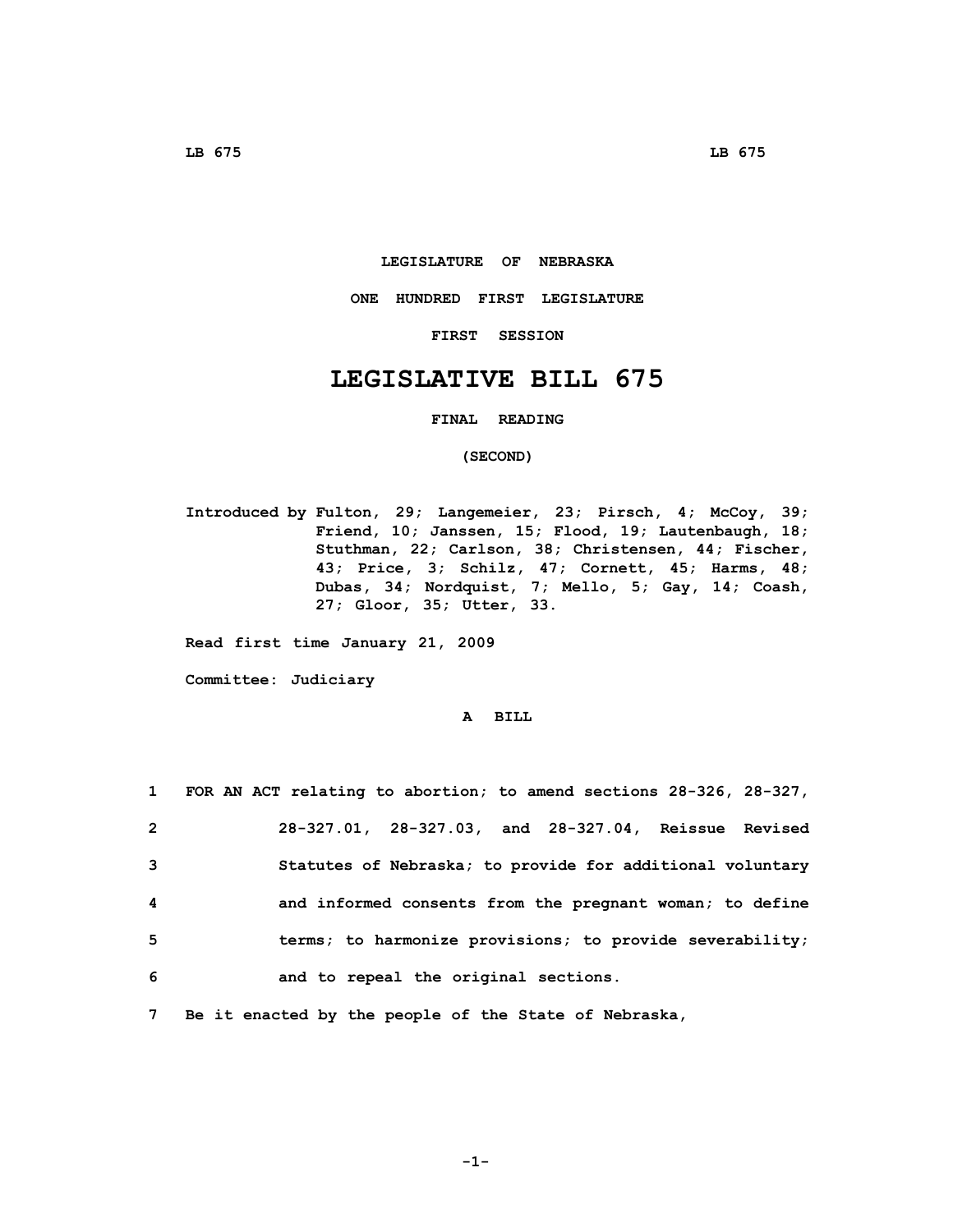**1 Section 1. Section 28-326, Reissue Revised Statutes of 2 Nebraska, is amended to read:**

**3 28-326 For purposes of sections 28-325 to 28-345, unless 4 the context otherwise requires:**

 **(1) Abortion means the use or prescription of any instrument, medicine, drug, or other substance or device intentionally to terminate the pregnancy of <sup>a</sup> woman known to be pregnant with an intention other than to increase the probability of <sup>a</sup> live birth, to preserve the life or health of the child after live birth, or to remove <sup>a</sup> dead unborn child, and which causes the premature termination of the pregnancy;**

**12 (2) Hospital means those institutions licensed by the 13 Department of Health and Human Services pursuant to the Health Care 14 Facility Licensure Act;**

**15 (3) Physician means any person licensed to practice 16 medicine in this state as provided in sections 71-102 to 71-110; 17 the Uniform Credentialing Act;**

**18 (4) Pregnant means that condition of <sup>a</sup> woman who has 19 unborn human life within her as the result of conception;**

**20 (5) Conception means the fecundation of the ovum by the 21 spermatozoa;**

 **(6) Viability means that stage of human development when the unborn child is potentially able to live more than merely momentarily outside the womb of the mother by natural or artificial 25 means;**

**-2-**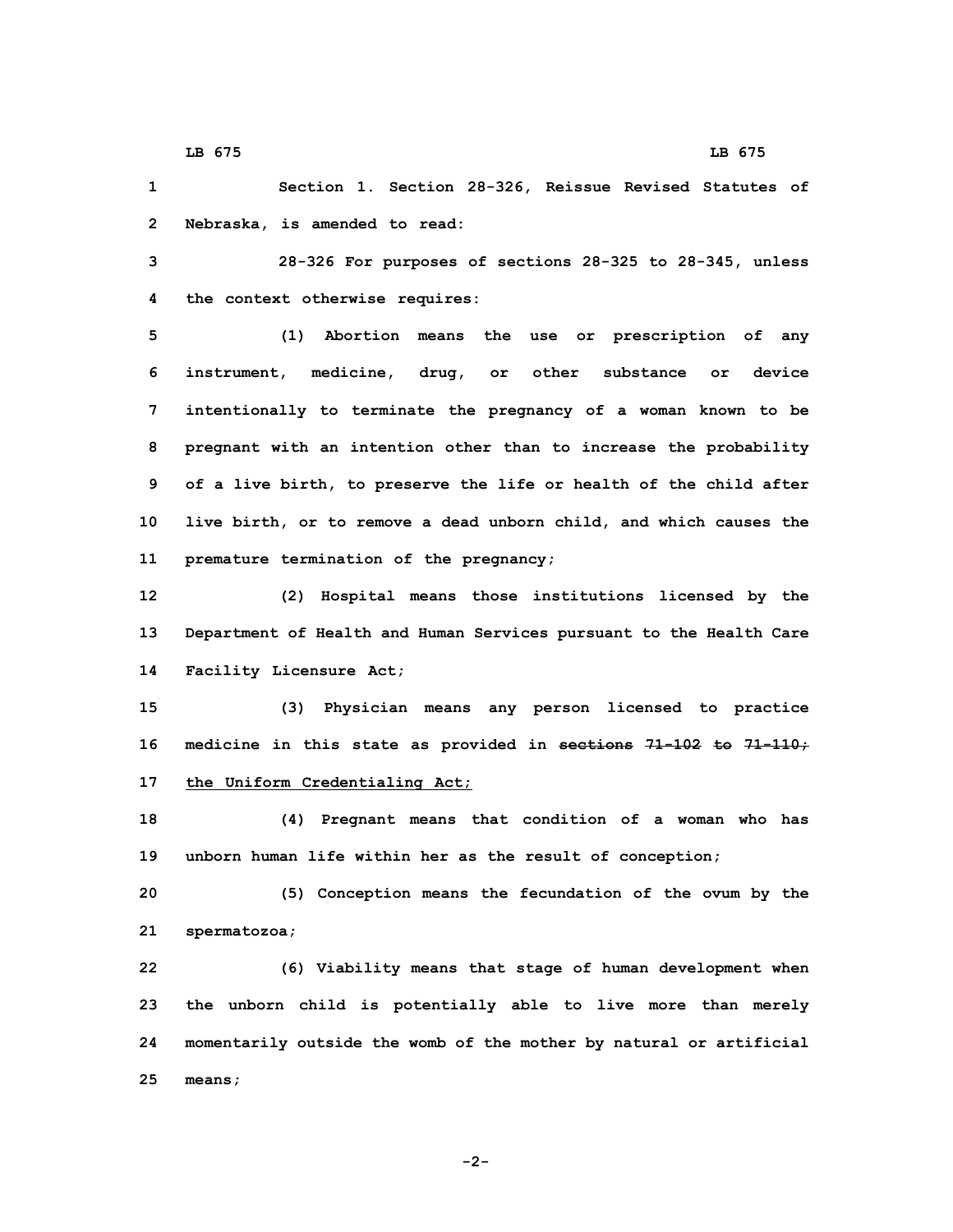**(7) Emergency situation means that condition which, on the basis of the physician's good faith clinical judgment, so complicates the medical condition of <sup>a</sup> pregnant woman as to necessitate the immediate abortion of her pregnancy to avert her death or for which <sup>a</sup> delay will create serious risk of substantial impairment of <sup>a</sup> major bodily function; (8) Probable gestational age of the unborn child means what will with reasonable probability, in the judgment of the physician, be the gestational age of the unborn child at the time the abortion is planned to be performed; and (9) Partial-birth abortion means an abortion procedure in which the person performing the abortion partially delivers vaginally <sup>a</sup> living unborn child before killing the unborn child and completing the delivery. For purposes of this subdivision, the term partially delivers vaginally <sup>a</sup> living unborn child before killing the unborn child means deliberately and intentionally delivering into the vagina <sup>a</sup> living unborn child, or <sup>a</sup> substantial portion thereof, for the purpose of performing <sup>a</sup> procedure that the person**

**19 performing such procedure knows will kill the unborn child and does 20 kill the unborn child;.**

**21 (10) Woman means any female human being whether or not 22 she has reached the age of majority; and**

**23 (11) Ultrasound means the use of ultrasonic waves for 24 diagnostic or therapeutic purposes, specifically to monitor an 25 unborn child.**

**LB 675 LB 675**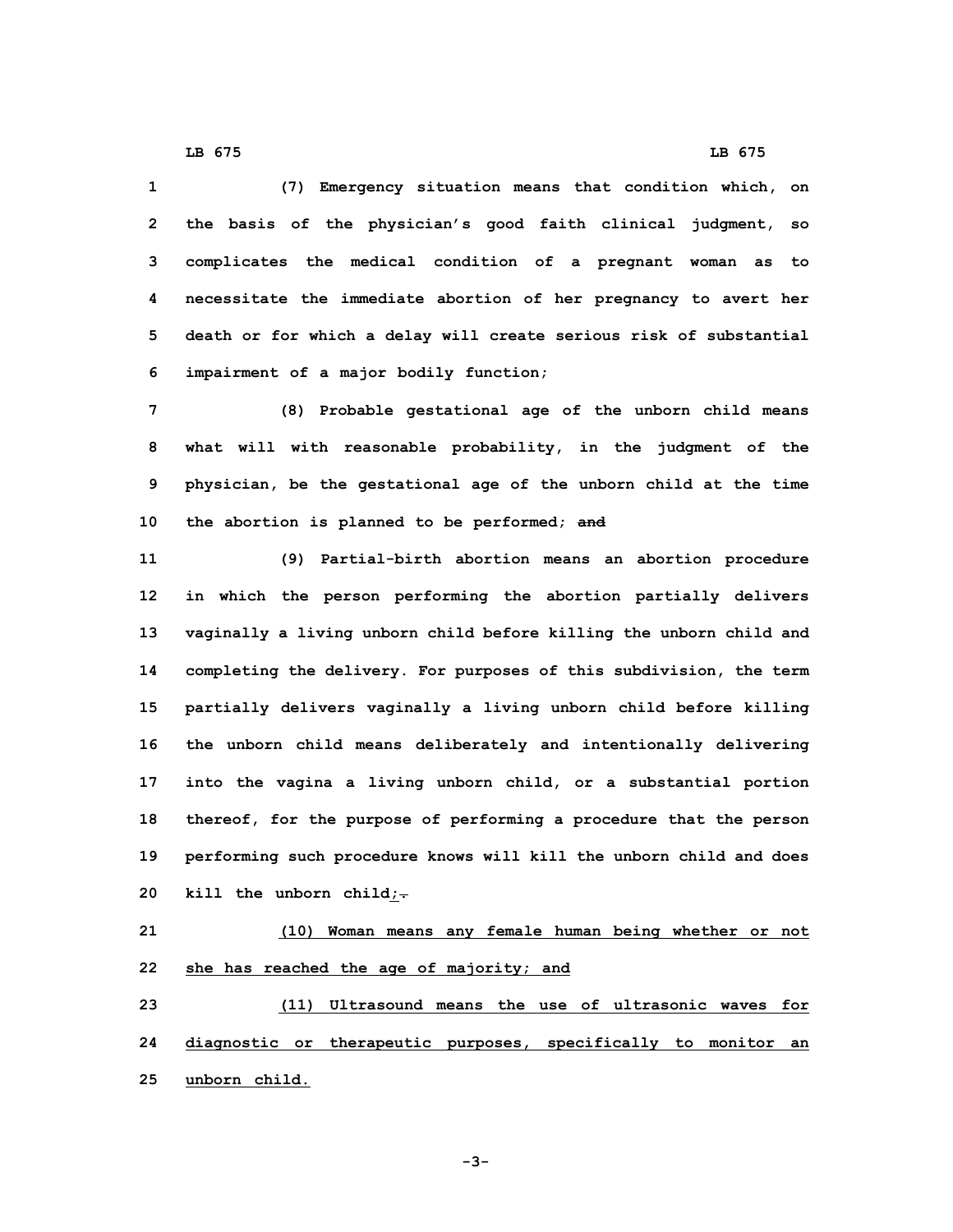**1 Sec. 2. Section 28-327, Reissue Revised Statutes of 2 Nebraska, is amended to read:**

 **28-327 No abortion shall be performed except with the voluntary and informed consent of the woman upon whom the abortion is to be performed. Except in the case of an emergency situation, consent to an abortion is voluntary and informed only if:**

 **(1) The woman is told the following by the physician who is to perform the abortion, by the referring physician, or by <sup>a</sup> licensed physician assistant or registered nurse licensed under the Uniform Credentialing Act who is an agent of either physician, at least twenty-four hours before the abortion:**

 **(a) The particular medical risks associated with the particular abortion procedure to be employed including, when medically accurate, the risks of infection, hemorrhage, and perforated uterus, danger to subsequent pregnancies, and infertility;**

**17 (b) The probable gestational age of the unborn child at 18 the time the abortion is to be performed; and**

**19 (c) The medical risks associated with carrying her child 20 to term; and.**

**21 (d) That she cannot be forced or required by anyone to 22 have an abortion and is free to withhold or withdraw her consent 23 for an abortion.**

**24 The person providing the information specified in this 25 subdivision to the person upon whom the abortion is to be**

**-4-**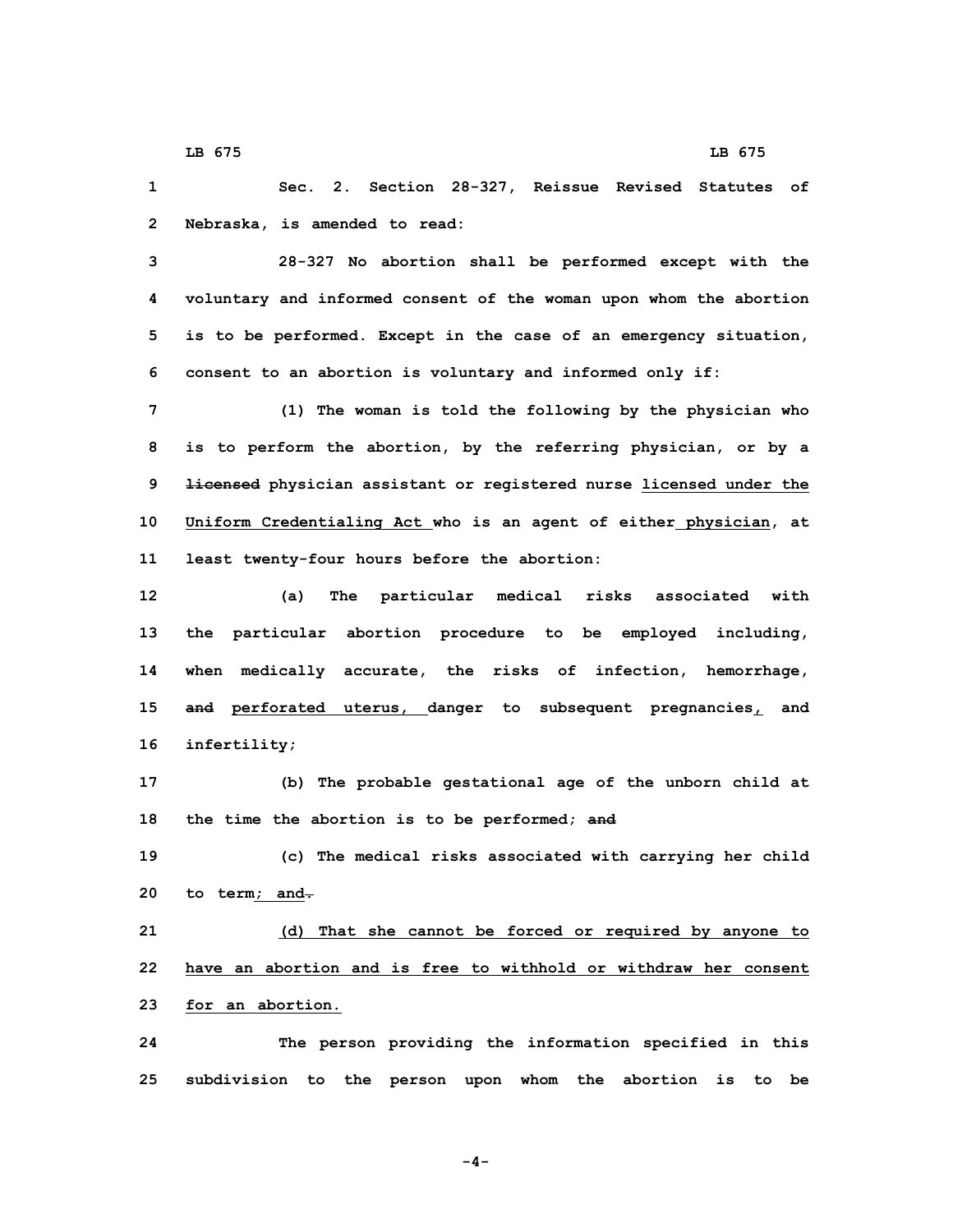**performed shall be deemed qualified to so advise and provide such information only if, at <sup>a</sup> minimum, he or she has had training in each of the following subjects: Sexual and reproductive health; abortion technology; contraceptive technology; short-term counseling skills; community resources and referral; and informed consent. The physician or the physician's agent may provide this information by telephone without conducting <sup>a</sup> physical examination or tests of the patient, in which case the information required to be supplied may be based on facts supplied by the patient and whatever other relevant information is reasonably available to the physician or the physician's agent;**

 **(2) The woman is informed by telephone or in person, by the physician who is to perform the abortion, by the referring physician, or by an agent of either physician, at least twenty-four hours before the abortion:**

**16 (a) The name of the physician who will perform the 17 abortion;**

**18 (b) That medical assistance benefits may be available for 19 prenatal care, childbirth, and neonatal care;**

**20 (c) That the father is liable to assist in the support of 21 her child, even in instances in which the father has offered to pay 22 for the abortion; and**

**23 (d) That she has the right to review the printed 24 materials described in section 28-327.01. The physician or his 25 or her agent shall orally inform the woman that the materials**

**LB 675 LB 675**

**-5-**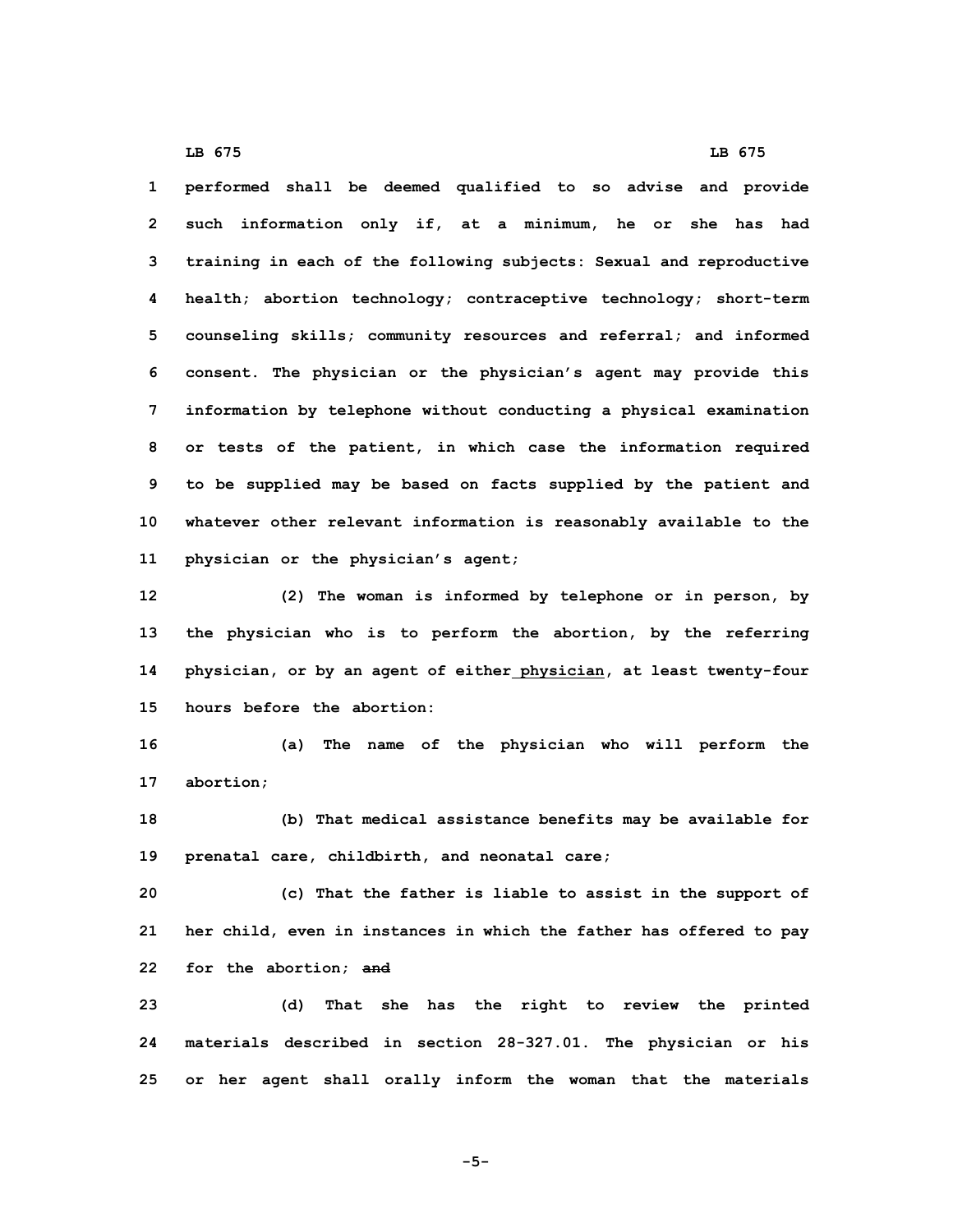**have been provided by the Department of Health and Human Services and that they describe the unborn child and list agencies which offer alternatives to abortion. If the woman chooses to review the materials, they shall either be given to her at least twenty-four hours before the abortion or mailed to her at least seventy-two hours before the abortion by certified mail, restricted delivery to addressee, which means the postal employee can only deliver the mail to the addressee. The physician and his or her agent may disassociate themselves from the materials and may comment or refrain from commenting on them as they choose; and**

 **(e) That she has the right to request <sup>a</sup> comprehensive list, compiled by the Department of Health and Human Services, of health care providers, facilities, and clinics that offer to have ultrasounds performed by <sup>a</sup> person at least as qualified as <sup>a</sup> registered nurse licensed under the Uniform Credentialing Act, including and specifying those that offer to perform such ultrasounds free of charge. The list shall be arranged geographically and shall include the name, address, hours of operation, and telephone number of each entity. If requested by the woman, the physician who is to perform the abortion, the referring physician, or his or her agent shall provide such <sup>a</sup> list as compiled by the department;**

**23 (3) If an ultrasound is used prior to the performance 24 of an abortion, the physician who is to perform the abortion, 25 the referring physician, or <sup>a</sup> physician assistant or registered**

**-6-**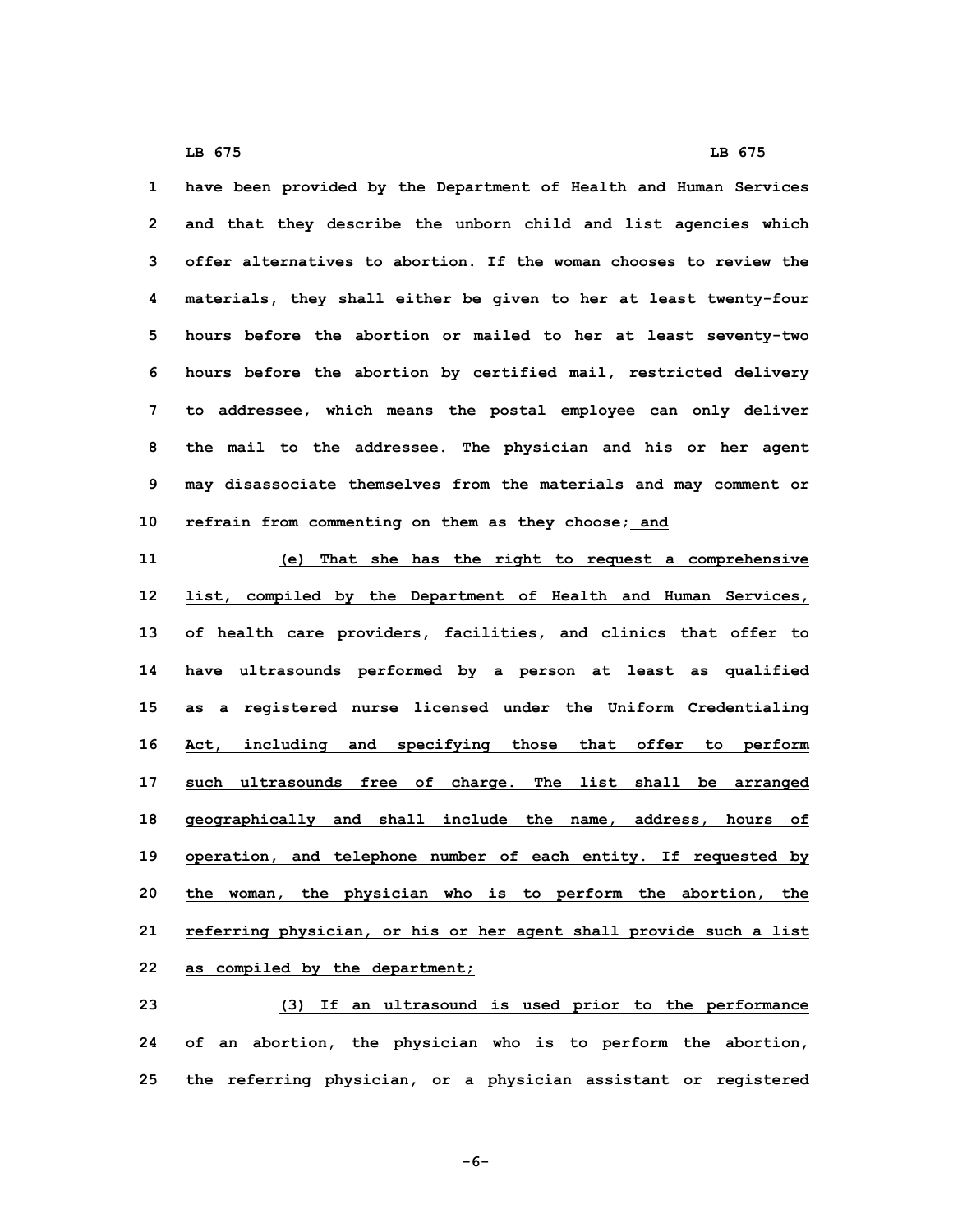**1 nurse licensed under the Uniform Credentialing Act who is an agent 2 of either physician, or any qualified agent of either physician, 3 shall:**

 **(a) Perform an ultrasound of the woman's unborn child of <sup>a</sup> quality consistent with standard medical practice in the community at least one hour prior to the performance of the abortion;**

 **(b) Simultaneously display the ultrasound images so that the woman may choose to view the ultrasound images or not view the ultrasound images. The woman shall be informed that the ultrasound images will be displayed so that she is able to view them. Nothing in this subdivision shall be construed to require the woman to view the displayed ultrasound images; and**

 **(c) If the woman requests information about the displayed ultrasound image, her questions shall be answered. If she requests <sup>a</sup> detailed, simultaneous, medical description of the ultrasound image, one shall be provided that includes the dimensions of the unborn child, the presence of cardiac activity, if present and viewable, and the presence of external members and internal organs, if present and viewable;**

 **(3) (4) The woman certifies in writing, prior to the abortion, that: (a) The the information described in subdivisions (1) and (2)(a), (b), and (c) of this section has been furnished her;**

**25 (b) She and that she has been informed of her right to**

**-7-**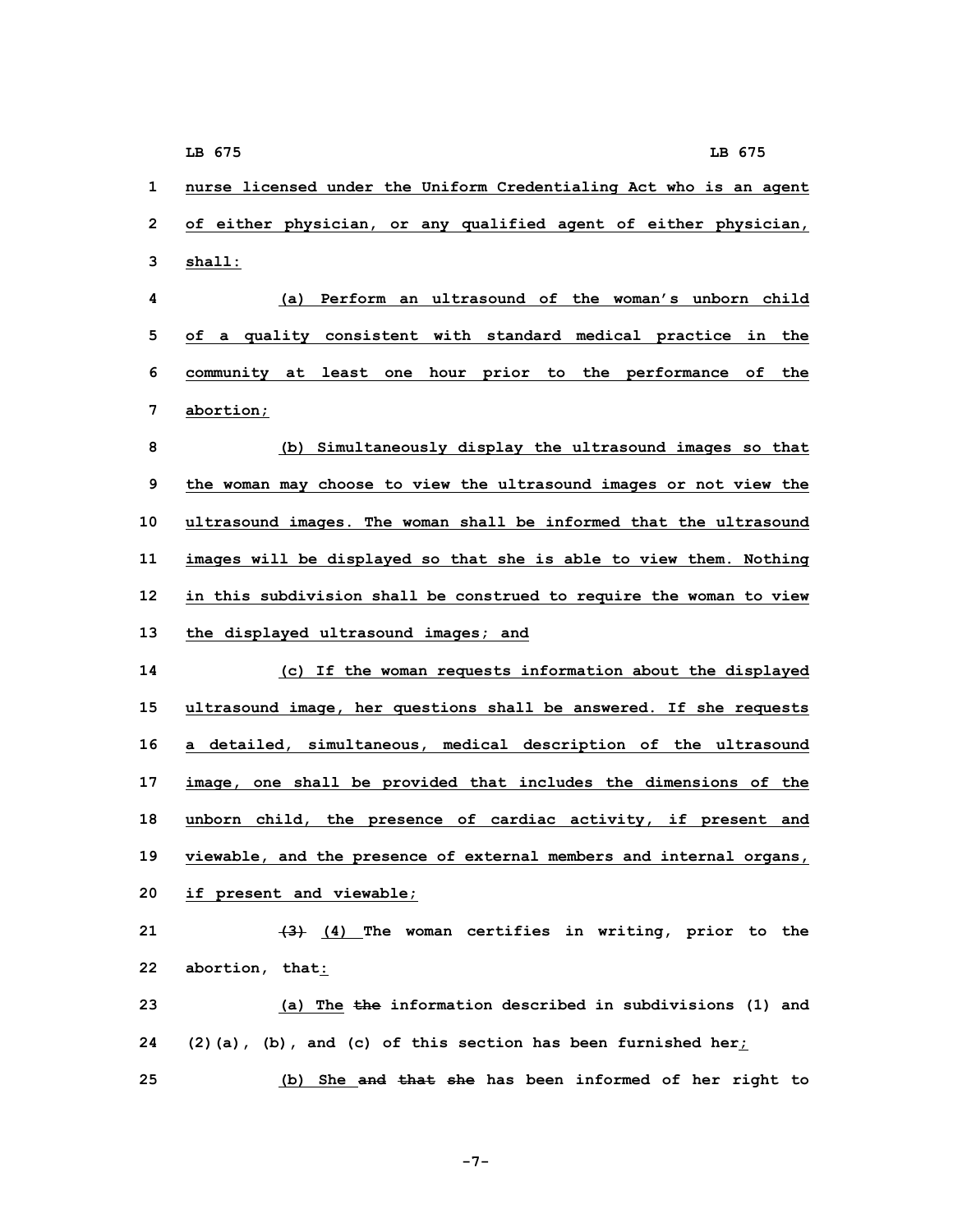**1 review the information referred to in subdivision (2)(d) of this 2 section; and**

**3 (c) The requirements of subdivision (3) of this section 4 have been performed if an ultrasound is performed prior to the 5 performance of the abortion; and**

 **(4) (5) Prior to the performance of the abortion, the physician who is to perform the abortion or his or her agent receives <sup>a</sup> copy of the written certification prescribed by subdivision (3) (4) of this section. The physician or his or her agent shall retain <sup>a</sup> copy of the signed certification form in the woman's medical record.**

**12 Sec. 3. Section 28-327.01, Reissue Revised Statutes of 13 Nebraska, is amended to read:**

**14 28-327.01 (1) The Department of Health and Human Services 15 shall cause to be published, within sixty days after September 9, 16 1993, the following easily comprehensible printed materials:**

 **(a) Geographically indexed materials designed to inform the woman of public and private agencies and services available to assist <sup>a</sup> woman through pregnancy, upon childbirth, and while the child is dependent, including adoption agencies and agencies and services for prevention of unintended pregnancies, which materials shall include <sup>a</sup> comprehensive list of the agencies available, <sup>a</sup> description of the services they offer, and <sup>a</sup> description of the manner, including telephone numbers and addresses in which such agencies may be contacted or printed materials including <sup>a</sup>**

**-8-**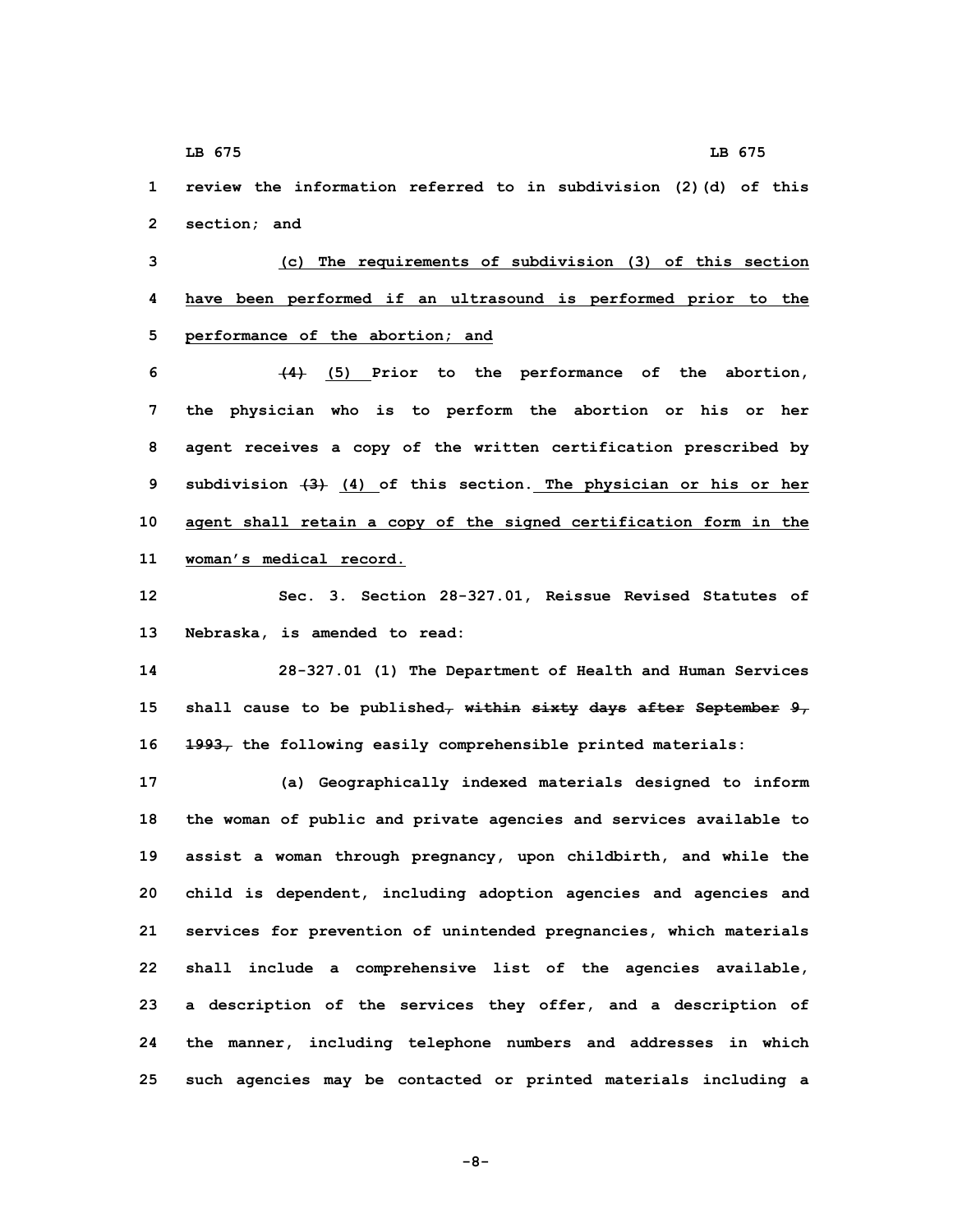**1 toll-free, twenty-four-hour-a-day telephone number which may be 2 called to orally obtain such <sup>a</sup> list and description of agencies in 3 the locality of the caller and of the services they offer; and**

 **(b) Materials designed to inform the woman of the probable anatomical and physiological characteristics of the unborn child at two-week gestational increments from the time when <sup>a</sup> woman can be known to be pregnant to full term, including pictures or drawings representing the development of unborn children at the two-week gestational increments, and any relevant information on the possibility of the unborn child's survival. Any such pictures or drawings shall contain the dimensions of the unborn child and shall be realistic and appropriate for the stage of pregnancy depicted. The materials shall be objective, nonjudgmental, and designed to convey only accurate scientific information about the unborn child at the various gestational ages. The materials shall also contain objective information describing the methods of abortion procedures commonly employed, the medical risks commonly associated with each such procedure, the possible detrimental psychological effects of abortion, the medical risks commonly associated with abortion, and the medical risks commonly associated with carrying <sup>a</sup> child to term; and.**

 **(c) <sup>A</sup> comprehensive list of health care providers, facilities, and clinics that offer to have ultrasounds performed by <sup>a</sup> person at least as qualified as <sup>a</sup> registered nurse licensed under the Uniform Credentialing Act, including and specifying those that**

**-9-**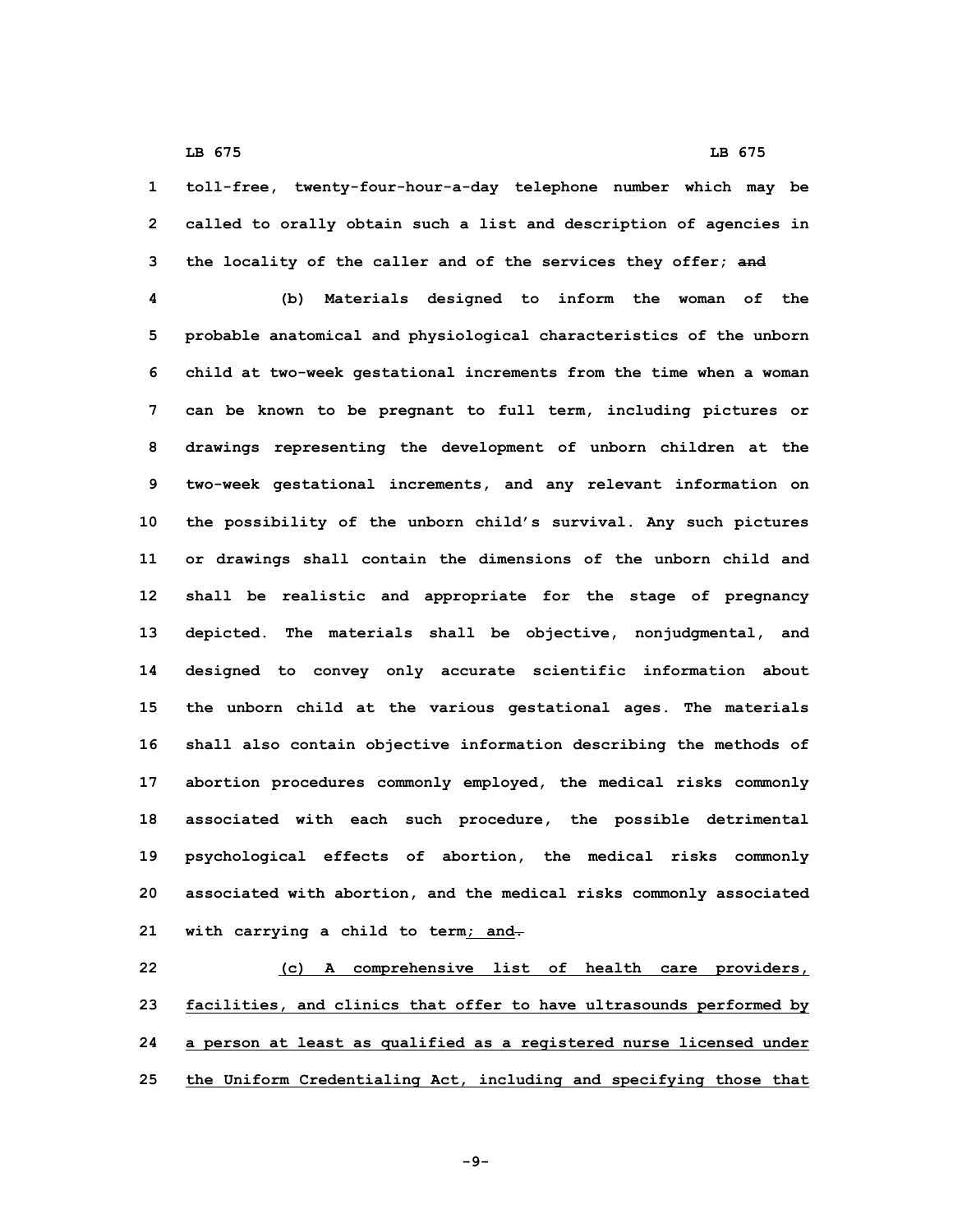**1 offer to perform such ultrasounds free of charge. The list shall be 2 arranged geographically and shall include the name, address, hours 3 of operation, and telephone number of each entity.**

**4 (2) The materials shall be printed in <sup>a</sup> typeface large 5 enough to be clearly legible.**

 **(3) The materials required under this section shall be available from the department upon the request by any person, facility, or hospital for an amount equal to the cost incurred by the department to publish the materials.**

**10 Sec. 4. Section 28-327.03, Reissue Revised Statutes of 11 Nebraska, is amended to read:**

 **28-327.03 No civil liability for failure to comply with subdivision (2)(d) of section 28-327 or that portion of subdivision (3) (4) of such section requiring <sup>a</sup> written certification that the woman has been informed of her right to review the information referred to in subdivision (2)(d) of such section may be imposed unless the Department of Health and Human Services has published and made available the printed materials at the time the physician or his or her agent is required to inform the woman of her right to review them.**

**21 Sec. 5. Section 28-327.04, Reissue Revised Statutes of 22 Nebraska, is amended to read:**

**23 28-327.04 Any person upon whom an abortion has been 24 performed or attempted in violation of section 28-327 or the parent 25 or guardian of <sup>a</sup> minor upon whom an abortion has been performed**

**-10-**